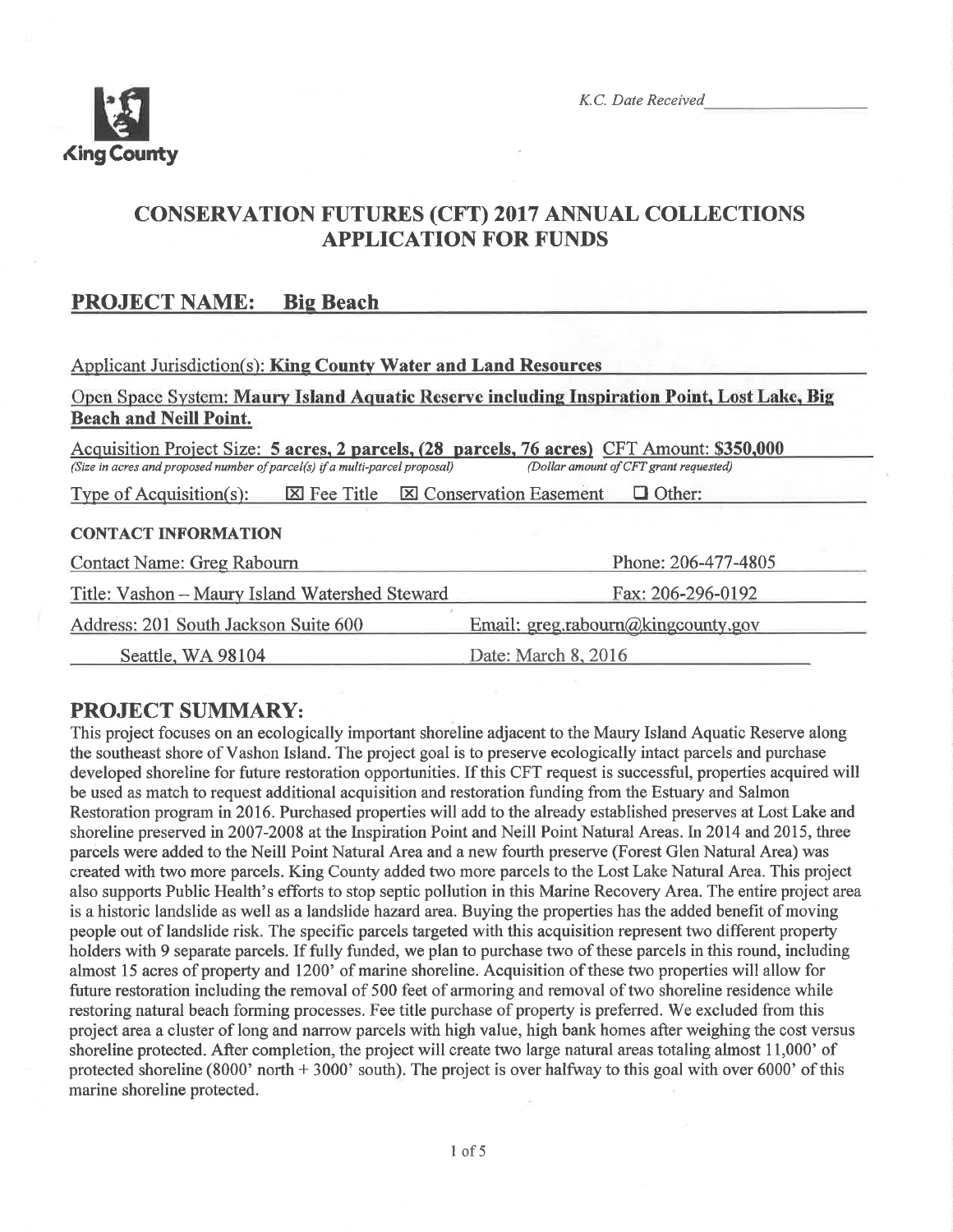#### 1. OPEN SPACE RESOURCES

Please review the attached evaluation criteria. For the **proposed acquisition parcel(s)**, please mark those criteria that apply and thoroughly, yet succinctly, describe in the space below how the proposed acquisition satisfies each marked criteria. Please clearly describe how these criteria might be met at a landscape level, and how they apply to individual parcels. If restoration is part of the plan, please briefly describe the current condition and the hoped for restored condition that is the goal of the acquisition.

- 
- $\boxtimes$  A. Wildlife habitat or rare plant reserve  $\Box$  E. Historic/cultural resources  $\Box$  E. Urban passive-use natural is
- 
- 
- 
- $\boxtimes$  B. Salmon habitat and aquatic resources  $\Box$  F. Urban passive-use natural area/greenbelt  $\boxtimes$  C. Scenic resources  $\boxtimes$  G. Park/open space or natural corridor additional
- $\boxtimes$  C. Scenic resources  $\boxtimes$  G. Park/open space or natural corridor addition  $\boxtimes$  D. Community separator  $\boxtimes$  H. Passive recreation opportunity/unmet needs
	- $\boxtimes$  H. Passive recreation opportunity/unmet needs



Wildlife habitat or rare plant reserve. Audubon has designated Quartermaster harbor as an Important Bird Area. Important species that benefit from this project include marbled murrelet, bald eagle, pileated woodpecker, Brant's cormorant, common loon, great blue heron, and osprey. Eelgrass is found on or adjacent to the majority of these parcels. In 2012 a citizen science species inventory (BioBlitz) event documented 354 different species at Neill Point Natural Area.

#### Salmon habitat and aquatic resources. WA DNR created

Eelgrass at Big Beach the Maury Island Aquatic Reserve in 2000 in large part to protect the Quartermaster Harbor run of Pacific Herring -

the healthiest run in Central Puget Sound. The three primary forage fish in Puget Sound (Pacific herring, surf smelt, and sand lance) all spawn within the drift cell that will be protected and enhanced by this project. Wild geoducks are plentiful and could be commercially harvested where not closed due to sewage pollution. In winter, Puget Sound resident orcas visit the mouth of Quartermaster Harbor. Federally threatened juvenile chinook salmon from several watersheds have been documented in Quartermaster Harbor. Western grebes and surf scoters – both in steep decline in Puget Sound – are reliant on Pacific herring. This project is consistent with WRIA 9 Ghinook salmon recovery plan. Other species benefitting from this project include orca, harbor seal, Pacific harbor porpoise, coho salmon, chum salmon, bull trout, cutthroat trout, steelhead trout, clams, and

Dungeness crab. One target parcel hosts the mouth of Chen Creek.

Scenic resources. In addition to the beautiful and expansive natural beach environment, these properties have views of Mt. Rainier, Quartermaster Harbor, Maury Island and the Tacoma waterfront.

Park/open space or natural corridor addition. This project focuses on large-scale habitat restoration and restoration by connecting three separate natural areas (Inspiration Point, Lost Lake, and Big Beach) into one protected shoreline reach. Additional parcels will also be added to the Neill Point Natural Area.

Passive recreation opportunity/unmet needs. By preserving these properties and adding to existing natural areas, this project will expand the amourt of public beach available for visitors. Boating and birdwatching are popular in the area.  $\frac{1}{2}$  are  $\frac{1}{2}$  and  $\frac{1}{2}$  are view from target par.

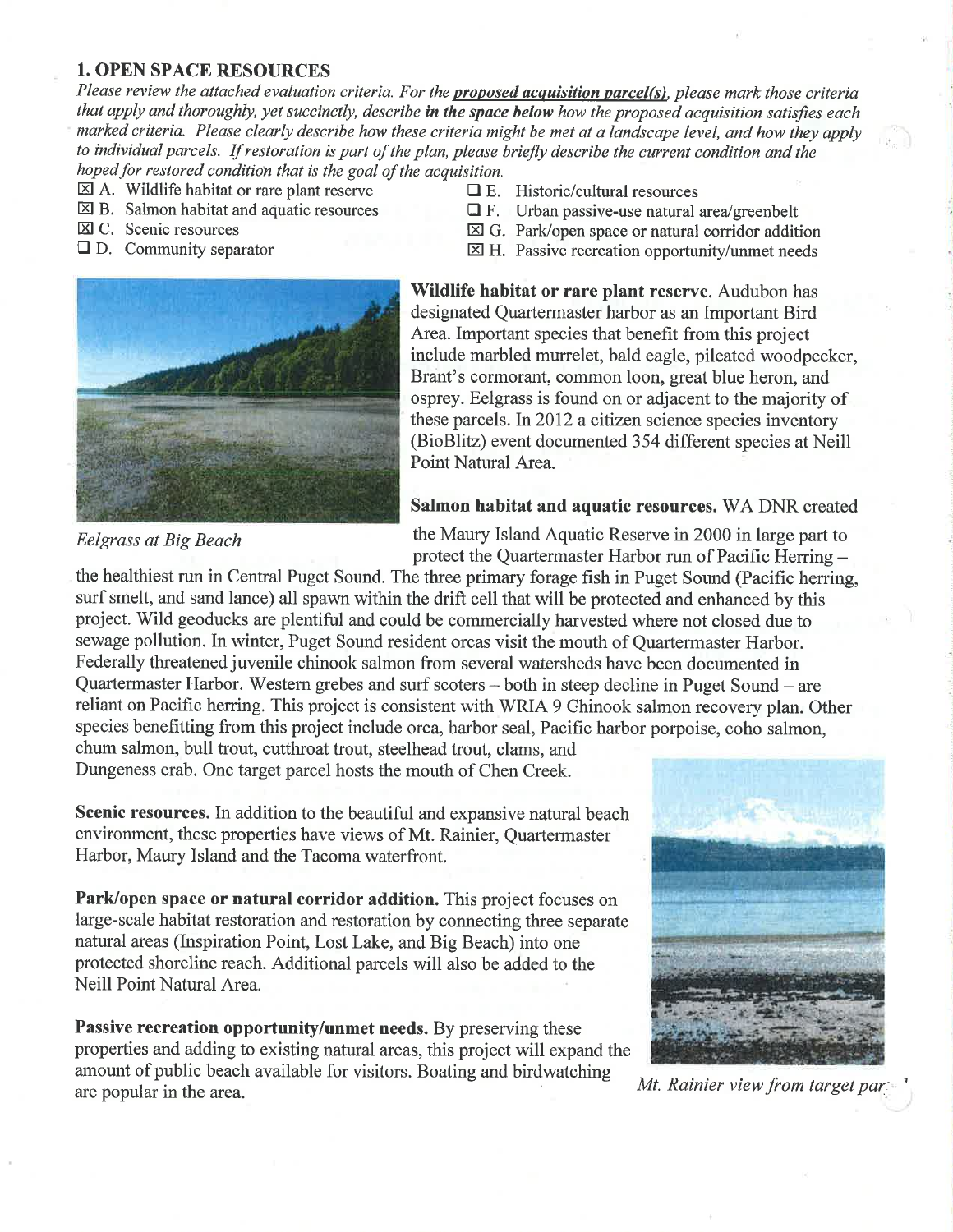## 2. ADDITIONAL FACTORS

For the **proposed acquisition parcel(s)**, please mark all criteria that apply and thoroughly, yet succinctly, describe in the space below how the proposed acquisition satisfies each marked criteria.

- $\boxtimes$  A. Educational/interpretive opportunity
- $\boxtimes$  B. Threat of loss of open space resources
- $\boxtimes$  C. Ownership complexity/willing seller(s)/ownership interest proposed
- $\boxtimes$  D. Partnerships Describe any public or private partnerships that will enhance this project
- $\boxtimes$  E. Is the property identified in an adopted park, open space, comprehensive, or community plan?
- $\Box$  F. Transferable Development Credits (TDC) participation

#### A. EducationaUinterpretive opportunity

Due to its varied habitats and easy access, Big Beach is an excellent site for educational and community stewardship activities. Local environmental educational organizations including the Vashon Nature Center, Vashon Beach Naturalists and Vashon Audubon, have all written letters of support for this project. In 2012 a citizen science species inventory (BioBlitz) event documented 354 different species at Neill Point Natural Area.

### B. Threat of loss of open space resources

Although most of the undeveloped parcels are challenging to build on, the presence of existing structures on some of these parcels represents a risk of upgrading. While the properties remain in private ownership, they are at increased risk for habitat destroying activities such as logging, view clearing, inadequate (or non-existing) septic, introduction of invasive species, and bulkhead construction and repair. Grant funding is being pursued to fund the full restoration of developed parcels. Public Health identified human waste pollution coming from parcels in the target area.

### C. Ownership complexity/willing seller(s)/ownership interest proposed

The priority two parcels are owned by two different owners and both have agreed to appraisals. The landowners are currently experiencing pressure from Public Health regarding their septic systems, so will soon need to make decisions on upgrading septic systems or selling.

D. Partnerships - Describe any public or private partnerships that will enhance this project

In addition to our partnership on this project with the Vashon Land Trust, this project has broad support from the Vashon Beach Naturalists, Vashon Nature Center, and Washington State Department of Natural Resources. Vashon Land Trust is providing some landowner outreach as well as pursuing additional funding. WRIA 9 has written a letter of support for this project and has provided funding for landowner outreach. The state recently funded \$505,000 in acquisitions in the area and is poised to spend another \$1 million on restoration in Maury Island Aquatic Reserve.

## E. Is the property identified in an adopted park, open space, comprehensive, or community plan?

- 2008 WRIA 9 Salmon Habitat Plan action Nearshore 17.
- Vashon GreenPrint (focus areas 12 and 13, ten year acquisition focus priority).
- o Prioritization of Marine Shorelines of WRIA 9 for Juvenile Salmonid Habitat Protection and Restoration recommends this area for conservation and restoration.
- Strategies for Nearshore Protection and Restoration in Puget Sound, Puget Sound Nearshore Ecosystem Restoration Project document lists this drift cell as "high potential" for restoration.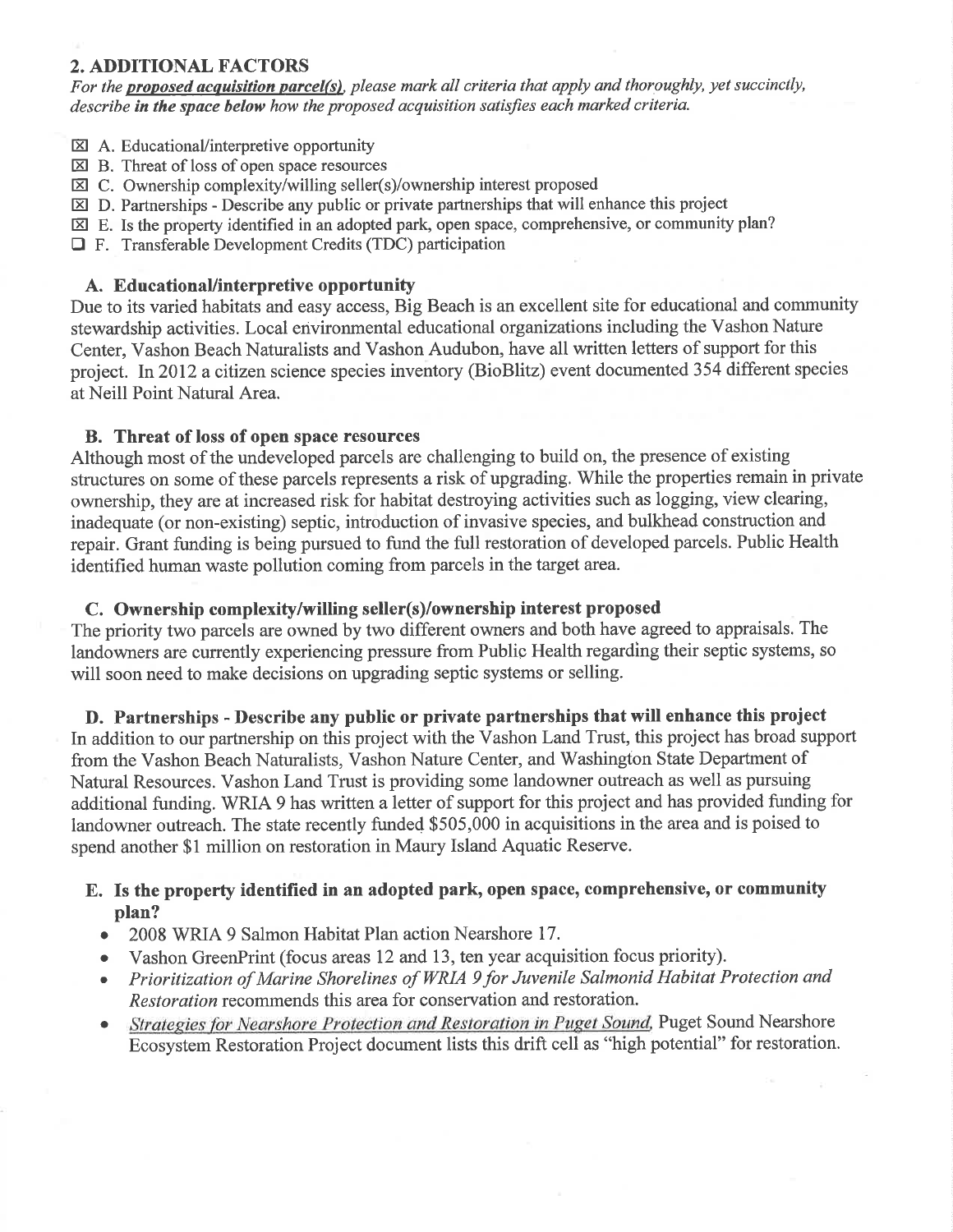#### 3. STEWARDSHIP AND MAINTENANCE

How will the property be stewarded and maintained? Does the property lend itself to volunteer stewardship opportunities? How will ongoing stewardship and maintenance efforts be funded?

As parcels are acquired, they will be added to the existing Natural Areas managed as King County Ecological Lands. In the event of a purchase with a structure, the structure would be removed and habitat restored. For parcels needing restoration, CFT funds will be used as match to leverage restoration funding for the parcels. The King County Basin Steward (applicant) manages budgets that include some funding for the removal of structures and habitat restoration. We will likely need additional restoration funding, but bulkhead removal is a likely candidate for restoration grant sources and CFT/ Parks dollars are vital for providing the necessary match. A similar project in the same area ranked first in new projects in the latest grant round for state's Estuary and Salmon Recovery Program.

King County Parks is responsible for the day-to-day management while King County Water and Land will fund and complete the restoration work. Groups and agencies supporting the project (WRIA 9, Vashon-Maury Island Land Trust, Vashon Beach Naturalists, Vashon Nature Center, and Washington State Department of Natural Resources) may be asked for assistance as well.

### 4. PROJECT BUDGET

| 1) TOTAL CFT APPLICATION AMOUNT <sup>a</sup> | CFT: \$350,000        |
|----------------------------------------------|-----------------------|
| 2) TOTAL PEL APPLICATION AMOUNT <sup>b</sup> | <b>PEL: \$350,000</b> |

 $\alpha$ Allowable CFT acquisition costs (Ordinance 14714): The disbursement of funds shall be made only for capital project expenditures that include costs of acquiring real property, including interests in real property, and the following costs: the cost of related relocation of eligible occupants, cost of appraisal, cost of appraisal review, costs of title insurance, closing costs, pro rata real estate taxes, recording fees, compensating tax, hazardous waste substances reports, directly related staff costs and related legal and administrative costs, but shall'not include the cost of preparing applications for conservation futures funds.<br> ${}^{b}$ King County projects only, if applicable.

#### Estimation of property value:

King County acquisition staff estimate.

| <b>PROJECT COSTS</b>                                   | ESTIMATED DOLLAR AMOUNT OR RANGE |
|--------------------------------------------------------|----------------------------------|
| Total property interest value                          | \$865,000                        |
| Title and appraisal work                               | \$10,000                         |
| Closing, fees, taxes                                   | \$6,000                          |
| Relocation                                             | \$0                              |
| Hazardous waste reports                                | \$4,000                          |
| Directly related staff, administration and legal costs | \$15,000                         |
| <b>Total Project Costs (CFT and other funds)</b>       | \$900,000                        |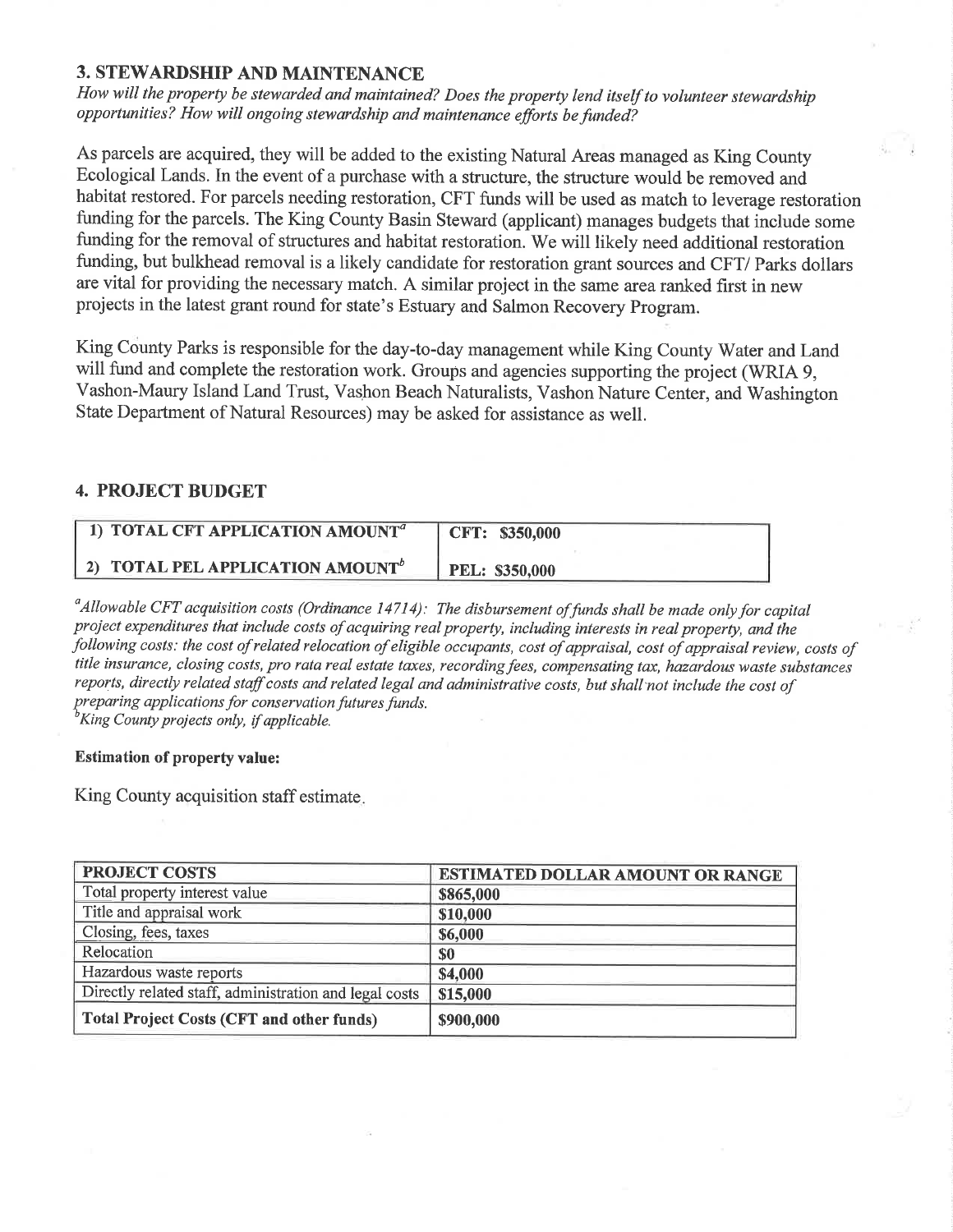| <b>MATCHING FUNDS: Existing Sources</b><br>(CFT can only provide a maximum of 50% of anticipated<br>project costs) | <b>DATE</b><br>(Expended or Committed) | <b>DOLLAR AMOUNT</b><br>(Expended or Committed) |
|--------------------------------------------------------------------------------------------------------------------|----------------------------------------|-------------------------------------------------|
| King County Parks Levy                                                                                             | Requested                              | \$350,000                                       |
| <b>King County Parks Levy</b>                                                                                      | Committed                              | \$200,000                                       |
|                                                                                                                    |                                        |                                                 |
| <b>Total CFT Funds Previously Received</b><br><b>This Project</b>                                                  |                                        |                                                 |
| <b>Total Matching Funds and Past CFT Funds</b><br><b>Currently Identified</b>                                      |                                        | \$550,000                                       |
| <b>Unidentified Remaining Match Need</b>                                                                           |                                        | $\Omega$                                        |

Unidentified remaining match need: What funds are anticipated and what is the time frame? Please briefly discuss how the unidentified remaining match need above will be met.

No additional match needed as long as Parks Levy request is fulfilled.

#### 5. IN-KIND CONTRIBUTIONS FROM PARTNERSHIPS

| <b>Brief Activity Description</b>            | <b>Dollar Value of</b><br>In-kind<br><b>Contribution</b> | <b>Status</b><br>(Completed or Proposed) | <b>Activity Date Range</b><br>(Completion Date or Proposed<br><b>Completion Date)</b> |
|----------------------------------------------|----------------------------------------------------------|------------------------------------------|---------------------------------------------------------------------------------------|
| Vashon Maury Land Trust<br>funded by WRIA 9. | \$19,500                                                 | On going                                 | Landowner outreach,<br>fundraising and structure<br>removal.                          |
| <b>TOTAL</b>                                 | \$19,500                                                 |                                          |                                                                                       |

6. ATTACHED MAPS (*Two maps are now required: 1) site map and 2) general location map; you* may also include one additional map, aerial photo or site photo)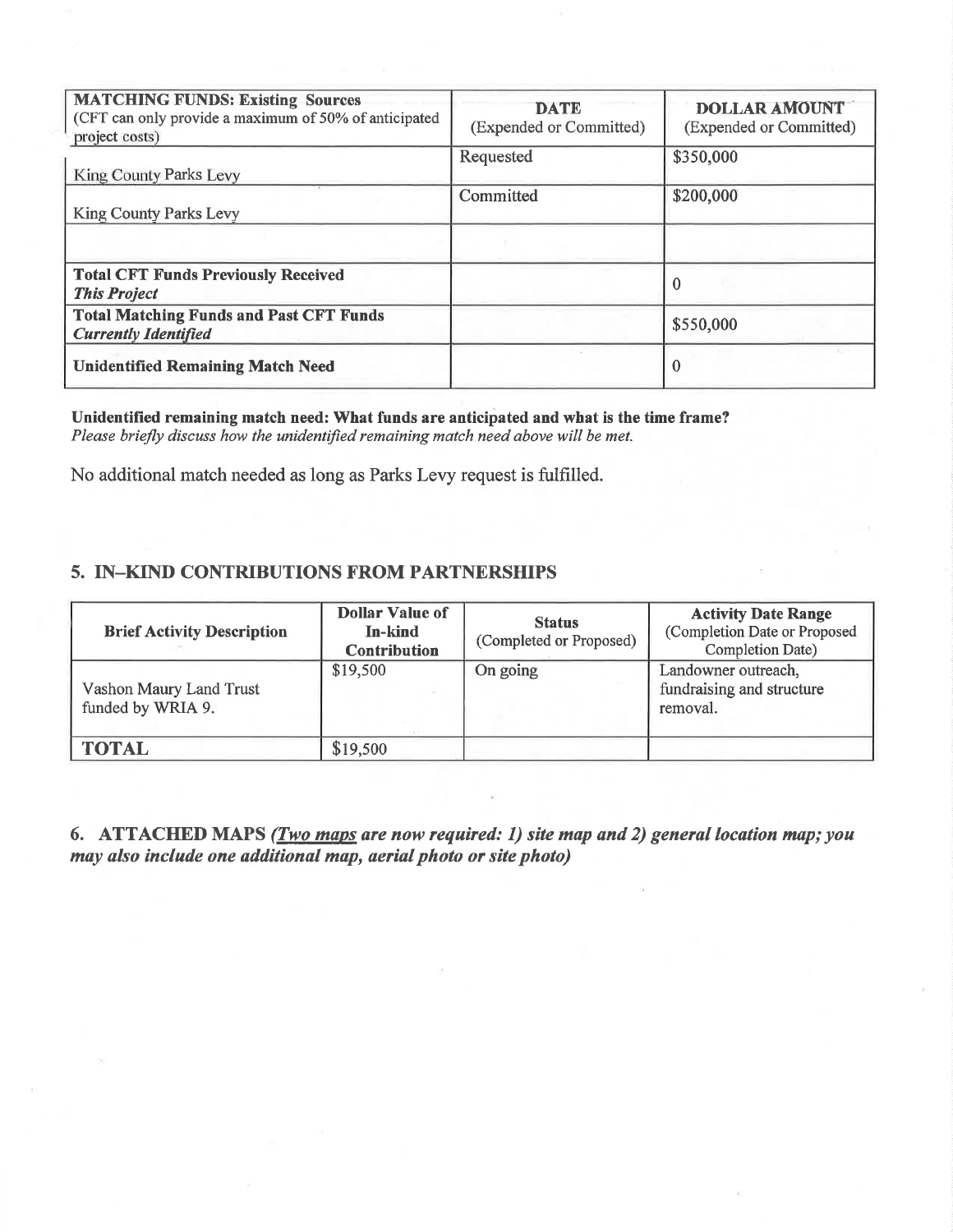## **Big Beach Additional Photos**



Shoreline armoring impeding natural beach processes.



Priority parcels immediately north of Lost Lake. One person owns six of these parcels.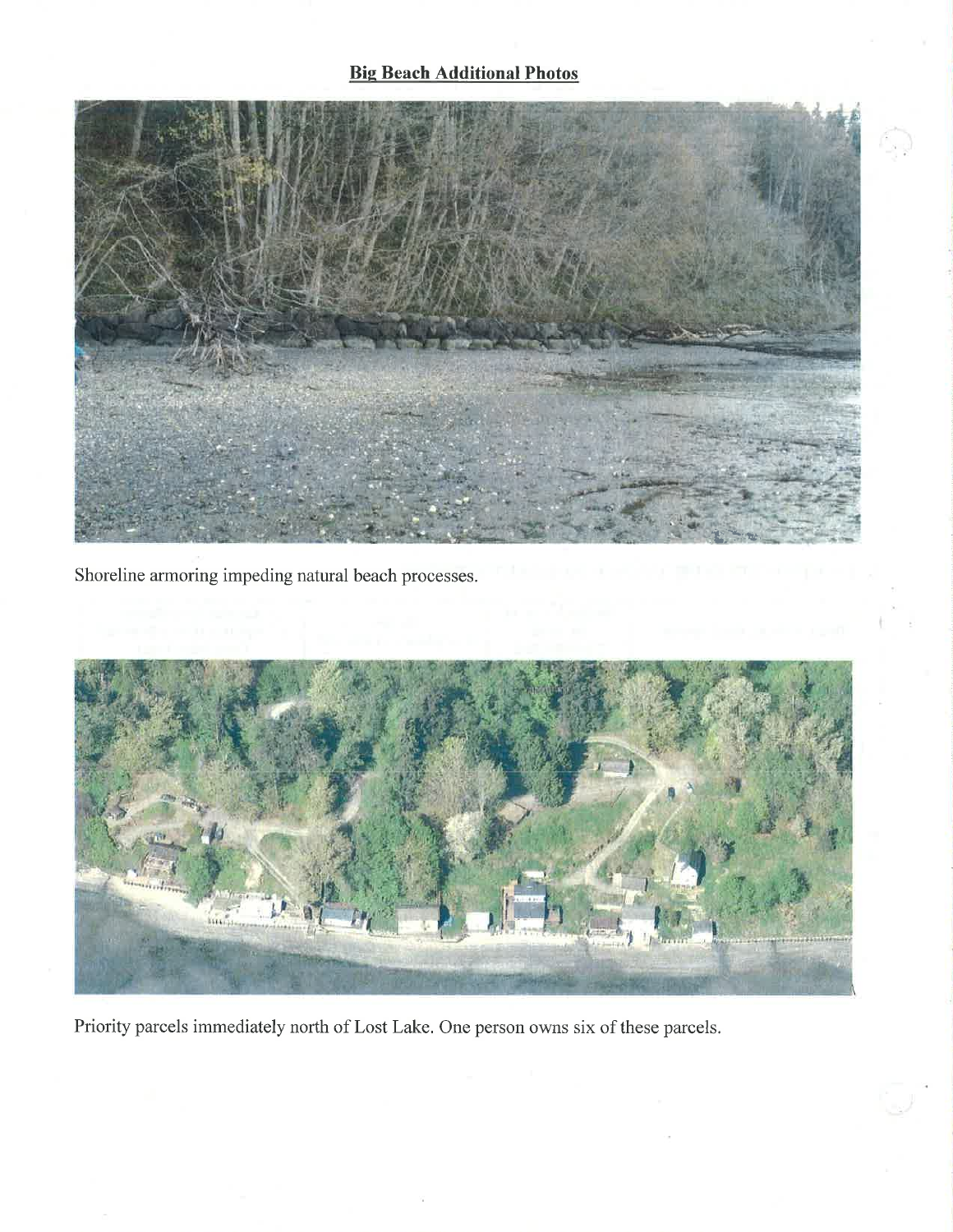